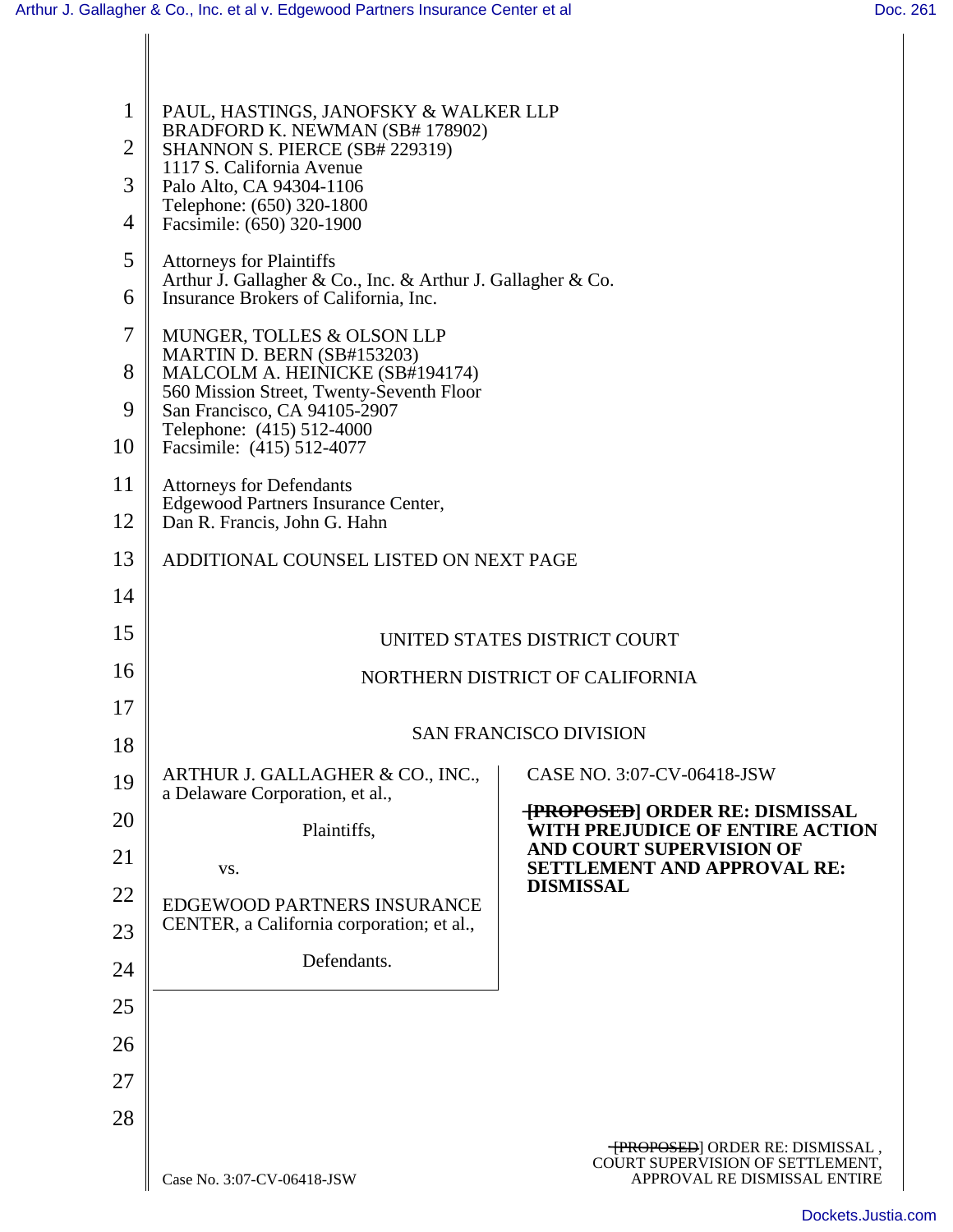| $\mathbf{1}$ | KERR & WAGSTAFFE LLP                                                                                                                                                         |  |  |  |  |  |
|--------------|------------------------------------------------------------------------------------------------------------------------------------------------------------------------------|--|--|--|--|--|
| 2            | JAMES M. WAGSTAFFE (SB#95535)<br>ADRIAN J. SAWYER (SB#203712)<br>100 Spear Street, Suite 1800                                                                                |  |  |  |  |  |
| 3            | San Francisco, CA 94105-1528<br>Telephone: (415) 371-8500                                                                                                                    |  |  |  |  |  |
| 4            | Facsimile: (415) 371-0500                                                                                                                                                    |  |  |  |  |  |
| 5            | <b>Attorneys for Defendants</b><br>Andrew ("Wally") Brown, Brian Quinn, Michael Brown, and                                                                                   |  |  |  |  |  |
| 6            | Laura Wick                                                                                                                                                                   |  |  |  |  |  |
| 7            | BRADLEY, CURLEY, ASIANO, BARRABEE & GALE, P.C.                                                                                                                               |  |  |  |  |  |
| 8            | KEVIN M. SMITH (SB #97920)<br>1100 Larkspur Landing Circle, Suite 200                                                                                                        |  |  |  |  |  |
| 9            | Larkspur, CA 94939<br>Telephone: (415) 464-8888                                                                                                                              |  |  |  |  |  |
| 10           | Facsimile: (415) 464-8887                                                                                                                                                    |  |  |  |  |  |
| 11           | <b>Attorneys for Defendants</b><br>Allen L. Amos, Eric Chua, Carolann Cohn, Neil R. Cohn,                                                                                    |  |  |  |  |  |
| 12           | Robert E. Dutto, Robert D. Ellsworth, Susan M. English,<br>James C. Halbleib, Stephen Hause, Don J. Johnson,<br>Laurinda A. Martin, Shandranette Middleton, George J. Petty, |  |  |  |  |  |
| 13           |                                                                                                                                                                              |  |  |  |  |  |
| 14           | William Phillips, Jr., Linda Soo Hoo, Dirck R. Stinson,<br>Paul H. Wagener, Robert H. Watkins                                                                                |  |  |  |  |  |
| 15           |                                                                                                                                                                              |  |  |  |  |  |
| 16           |                                                                                                                                                                              |  |  |  |  |  |
| 17           |                                                                                                                                                                              |  |  |  |  |  |
| 18           |                                                                                                                                                                              |  |  |  |  |  |
| 19           |                                                                                                                                                                              |  |  |  |  |  |
| 20           |                                                                                                                                                                              |  |  |  |  |  |
| 21           |                                                                                                                                                                              |  |  |  |  |  |
| 22           |                                                                                                                                                                              |  |  |  |  |  |
| 23           |                                                                                                                                                                              |  |  |  |  |  |
| 24           |                                                                                                                                                                              |  |  |  |  |  |
| 25           |                                                                                                                                                                              |  |  |  |  |  |
| 26           |                                                                                                                                                                              |  |  |  |  |  |
| 27           |                                                                                                                                                                              |  |  |  |  |  |
| 28           |                                                                                                                                                                              |  |  |  |  |  |
|              | <b>TPROPOSED</b> ] ORDER RE: DISMISSAL,<br>COURT SUPERVISION OF SETTLEMENT,<br>APPROVAL RE DISMISSAL PREJUDICE<br>$-2-$<br>Case No. 3:07-CV-06418-JSW                        |  |  |  |  |  |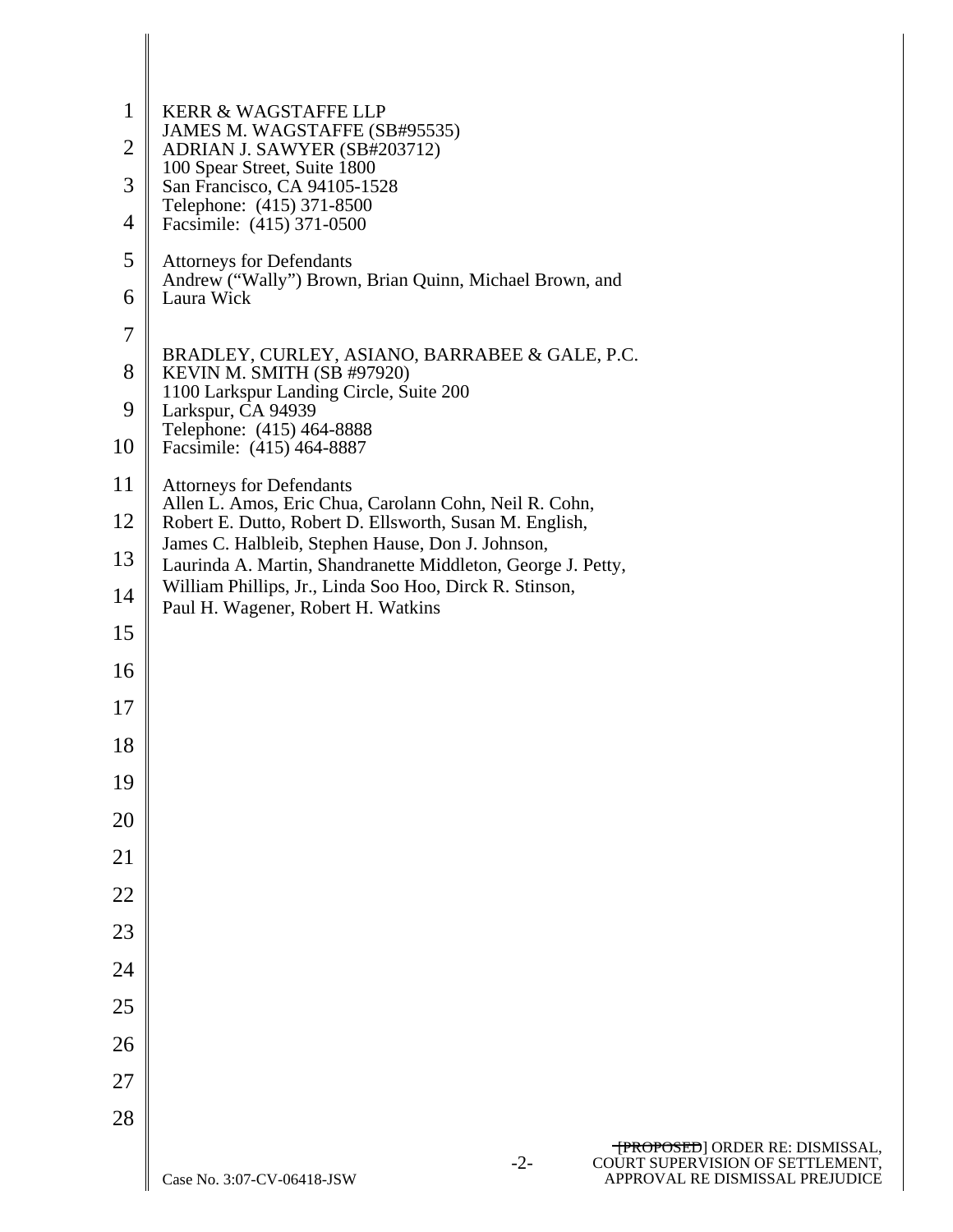| 1              | WHEREAS, all Parties have stipulated to the dismissal of the above-captioned lawsuit;      |                                                                                                                 |
|----------------|--------------------------------------------------------------------------------------------|-----------------------------------------------------------------------------------------------------------------|
| $\overline{2}$ | This Court, having reviewed and considered the materials submitted under seal, as well as  |                                                                                                                 |
| 3              | the record in this case, and for GOOD CAUSE APPEARING, ORDERS that the settlement          |                                                                                                                 |
| $\overline{4}$ | entered into by the Parties is hereby APPROVED and further ORDERS that the above-captioned |                                                                                                                 |
| 5              | lawsuit, is hereby DISMISSED WITH PREJUDICE.                                               |                                                                                                                 |
| 6              | I, Malcolm A. Heinicke, attest that I have obtained concurrence from the other counsel     |                                                                                                                 |
| 7              | listed below in the filing of this [PROPOSED] ORDER RE: DISMISSAL WITH PREJUDICE           |                                                                                                                 |
| 8              | OF ENTIRE ACTION AND COURT SUPERVISION OF SETTLEMENT AND APPROVAL                          |                                                                                                                 |
| 9              | RE: DISMISSAL. See N.D. Cal. General Order 45 § 10(B).                                     |                                                                                                                 |
| 10             |                                                                                            |                                                                                                                 |
| 11             | DATED: December 30, 2008                                                                   | PAUL, HASTINGS, JANOFSKY & WALKER LLP                                                                           |
| 12             |                                                                                            | BY:/s/ Bradford K. Newman                                                                                       |
| 13             |                                                                                            | <b>BRADFORD K. NEWMAN</b>                                                                                       |
| 14             |                                                                                            | ATTORNEYS FOR PLAINTIFFS ARTHUR J.<br>GALLAGHER & CO., INC. & ARTHUR J.                                         |
| 15             |                                                                                            | GALLAGHER & CO., INSURANCE BROKERS OF<br>CALIFORNIA, INC.                                                       |
| 16             | DATED: December 30, 2008                                                                   | MUNGER, TOLLES & OLSON LLP                                                                                      |
| 17             |                                                                                            | BY: /s/ Malcolm A. Heinicke<br>MALCOLM A. HEINICKE                                                              |
| 18             |                                                                                            |                                                                                                                 |
| 19<br>20       |                                                                                            | ATTORNEYS FOR DEFENDANTS EDGEWOOD<br>PARTNERS INSURANCE CENTER, DAN R.<br>FRANCIS, AND JOHN G. HAHN             |
| 21             | DATED: December 30, 2008                                                                   | KERR & WAGSTAFFE, LLP                                                                                           |
| 22             |                                                                                            | BY: /s/ Adrian Sawyer                                                                                           |
| 23             |                                                                                            | ADRIAN SAWYER                                                                                                   |
| 24             |                                                                                            |                                                                                                                 |
| 25             |                                                                                            | ATTORNEYS FOR DEFENDANTS ANDREW<br>("WALLY") BROWN, JR., BRIAN F. QUINN,                                        |
| 26             |                                                                                            | MICHAEL J. BROWN, AND LAURA J. WICK                                                                             |
| 27             |                                                                                            |                                                                                                                 |
| 28             |                                                                                            |                                                                                                                 |
|                | Case No. 3:07-CV-06418-JSW                                                                 | [PROPOSED] ORDER RE: DISMISSAL,<br>$-3-$<br>COURT SUPERVISION OF SETTLEMENT,<br>APPROVAL RE DISMISSAL PREJUDICE |